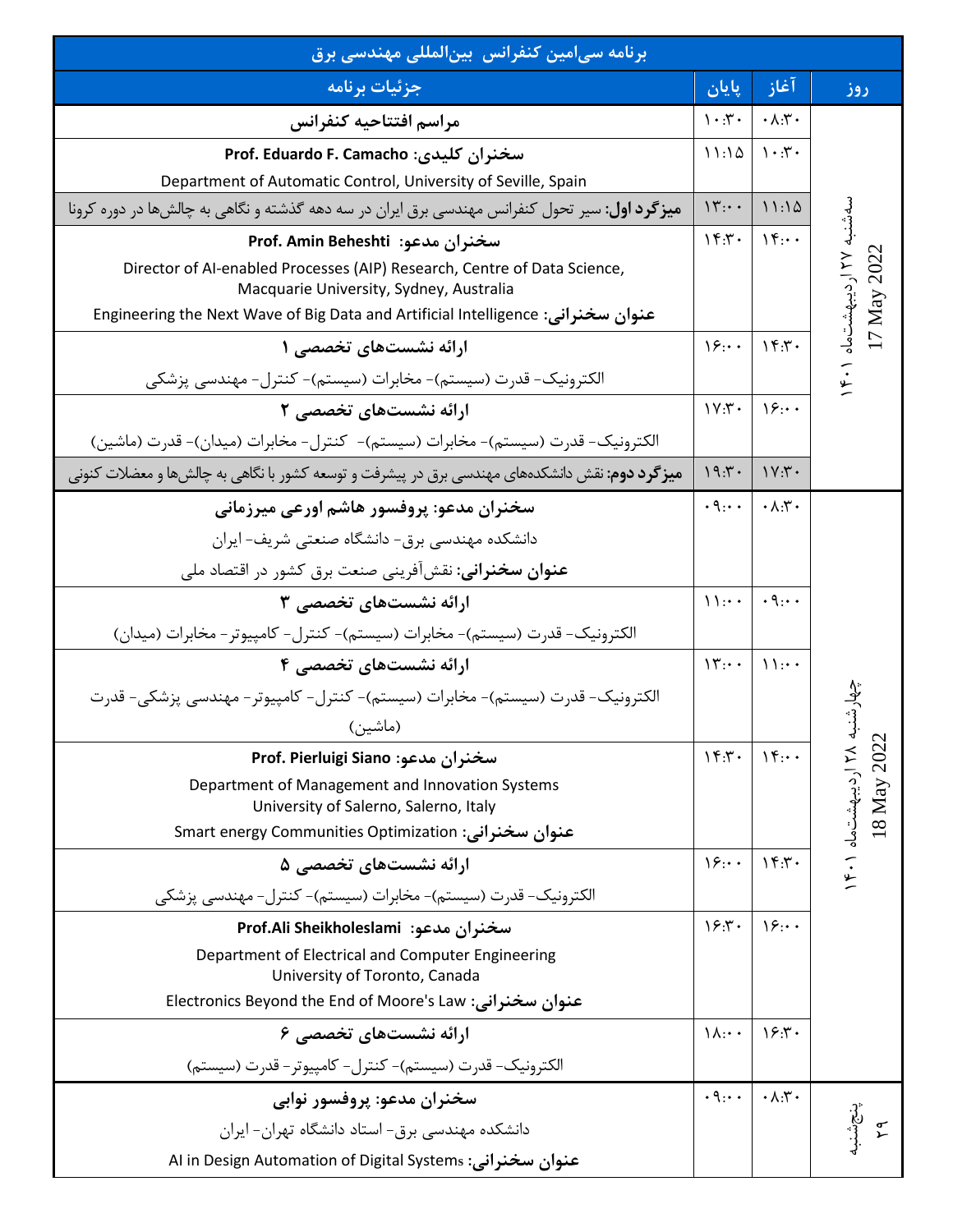| پرسش و پاسخ با دکتر بابک پرویز- معاون شرکت آمازون و طراح عینک گوگل                | $\mathcal{L}$           | $\cdot$ 9: $\cdot$             |
|-----------------------------------------------------------------------------------|-------------------------|--------------------------------|
| موضوع: آينده الكترونيك پوشيدني؛ مجرى: دكتر على فتوت- استاد دانشگاه صنعتي شريف     |                         |                                |
| ارائه نشستهای تخصصی ۷                                                             | $\setminus$             | $\cdot$ 9. $\cdot$             |
| قدرت (سیستم)- مخابرات (میدان)- کنترل-  قدرت (ماشین)- مهندسی پزشکی- کامپیوتر       |                         |                                |
| جشنواره ایده به محصول- آمفی تئاتر شرکت همراه اول                                  | $\Upsilon$ : $\cdot$    | 9:4                            |
| ارائه نشستهای تخصصی ۸                                                             | $\mathcal{N}$ : $\cdot$ | $\bigcup$                      |
| قدرت (سیستم)- مخابرات (میدان)- کنترل- قدرت (سیستم)- مهندسی پزشکی- مخابرات (سیستم) |                         |                                |
| صنعت برق                                                                          |                         |                                |
| سخنران مدعو Prof. Eduard Petlenkov                                                | $\gamma$ . $\gamma$ .   | $\bigcap_{\tau\in\mathcal{T}}$ |
| Department of Computer Systems, Tallinn University of Tech., Estonia              |                         |                                |
| عنوان سخنرانی: Intelligent Solutions for Building Automation                      |                         |                                |
| سخنران مدعو: دکتر محمد علی اخایی                                                  | $\Lambda$               | $\gamma$                       |
| معاون دیجیتال شرکت همراه اول و استاد دانشگاه تهران- ایران                         |                         |                                |
| <b>عنوان سخنرانی</b> : کاربردهای تحلیل داده در صنعت اپراتوری                      |                         |                                |
| مراسم اختتاميه كنفرانس                                                            | $\mathcal{V}$ : $\cdot$ | $\Lambda$                      |

**توجه:** میزگردها و مراسم افتتاحیه همزمان بصورت حضوری و مجازی برگزار میشود **مکان برگزاری حضوری:** خیابان حافظ، دانشگاه صنعتی امیرکبیر، ساختمان ابوریحان، طبقه هشتم، اتاق شوای دانشکده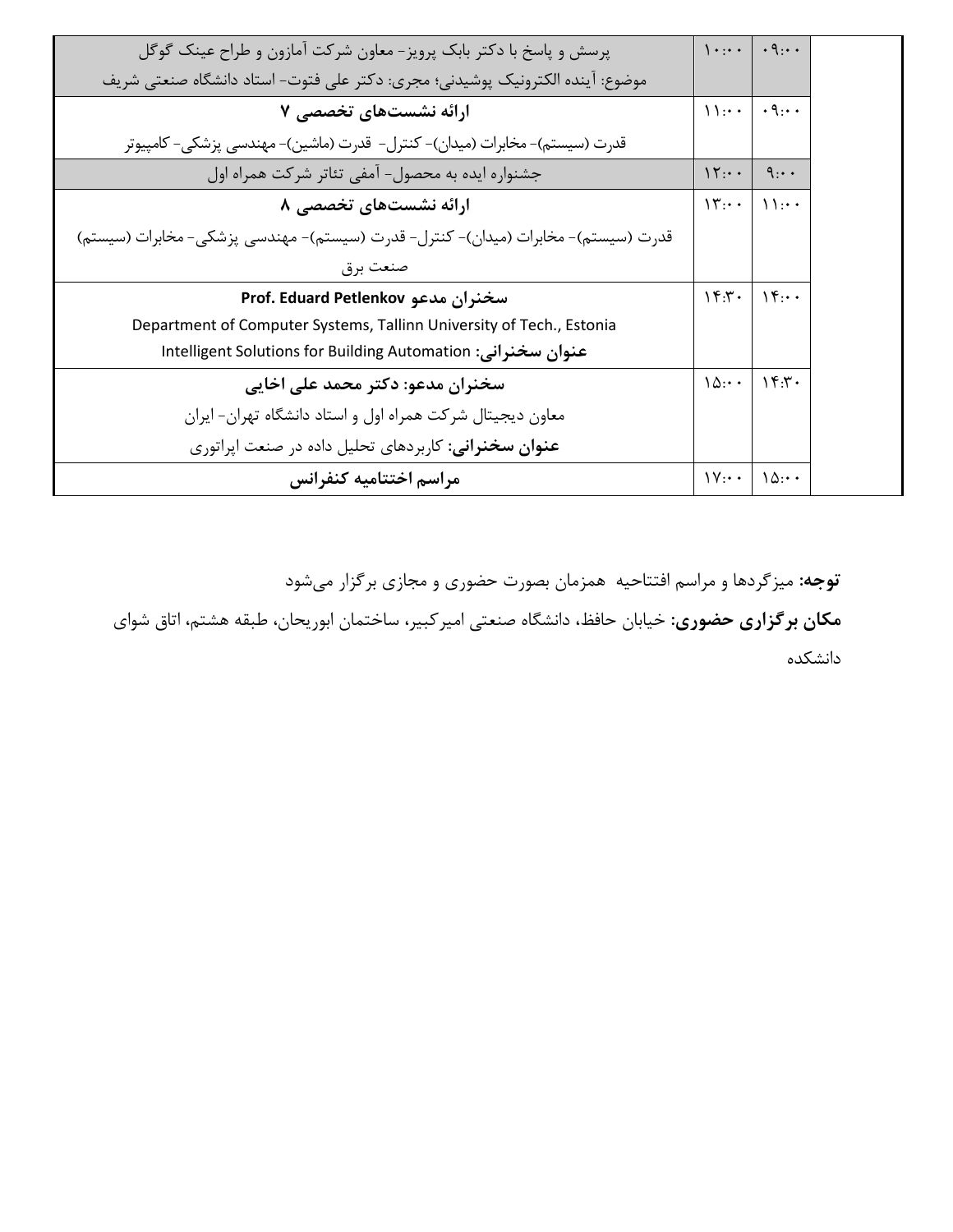#### **Speakers Info:**



Prof. Eduardo F. Camacho

Professor of Automatic Control, University of Seville, Spain

Bio:

Eduardo F. Camacho (Life Fellow, IEEE) received the Ph.D. degree in electrical engineering from the University of Seville, Spain, in 1977.,He is a full professor at the University of Seville. He has authored several books, including Model Predictive Control in the Process Industry (Springer, 1995), Advanced Control of Solar Plants (Springer, 1997), Model Predictive Control (Springer, 1999, 2004 2nd edition), Control of Dead-Time Processes (Springer, 2007), and Control of Solar Systems (Springer, 2011). He was the recipient of an Advanced Grant by the European Research Council in 2018.

## **Prof. Amin Beheshti**

Professor in Data Science and Director of AI-enabled Processes (AIP) Research Centre, Macquarie University, Sydney, Australia Prof. Amin Beheshti is a Full Professor of Data Science and the Director of AI-enabled Processes (AIP) Research Centre, School of Computing, Macquarie University. Amin is also the head of the Data Analytics Research Lab and Adjunct Academic in Computer Science at UNSW Sydney. Amin completed his Ph.D. and Postdoc in Computer Science and Engineering at UNSW Sydney and holds a Master and Bachelor in Computer Science both with First Class Honours. In addition to his contribution to teaching activities, Amin extensively contributed to research projects; where he was the R&D Team Lead and Key Researcher in the 'Case Walls & Data Curation Foundry' and 'Big Data for Intelligence' projects. Amin has been recognized as a high-quality researcher in Big-Data/Data/Process Analytics and served as Keynote Speaker, General-Chair, PC-Chair, Organisation-Chair, and program committee member of top international conferences. He is the leading author of several authored books in data, social, and process analytics, co-authored with other high-profile researchers. Amin was able to secure over \$9.8 Million in Research Grants for AI-Enabled, Data-Centric, and Intelligence-Led projects.

## **Speech Title:**

"Engineering the Next Wave of Big Data and Artificial Intelligence"

Abstract:

Electrical and computer engineers play a vital role in advancing the ongoing evolution of Artificial Intelligence (AI). Smart entities, the Internet of Things, and Ubiquitous computing are a few examples that benefit from AI and open doors for new possibilities in AIenabled processes, driving cars, fraud detection, and countless other applications. Big Data also plays an important role here, as it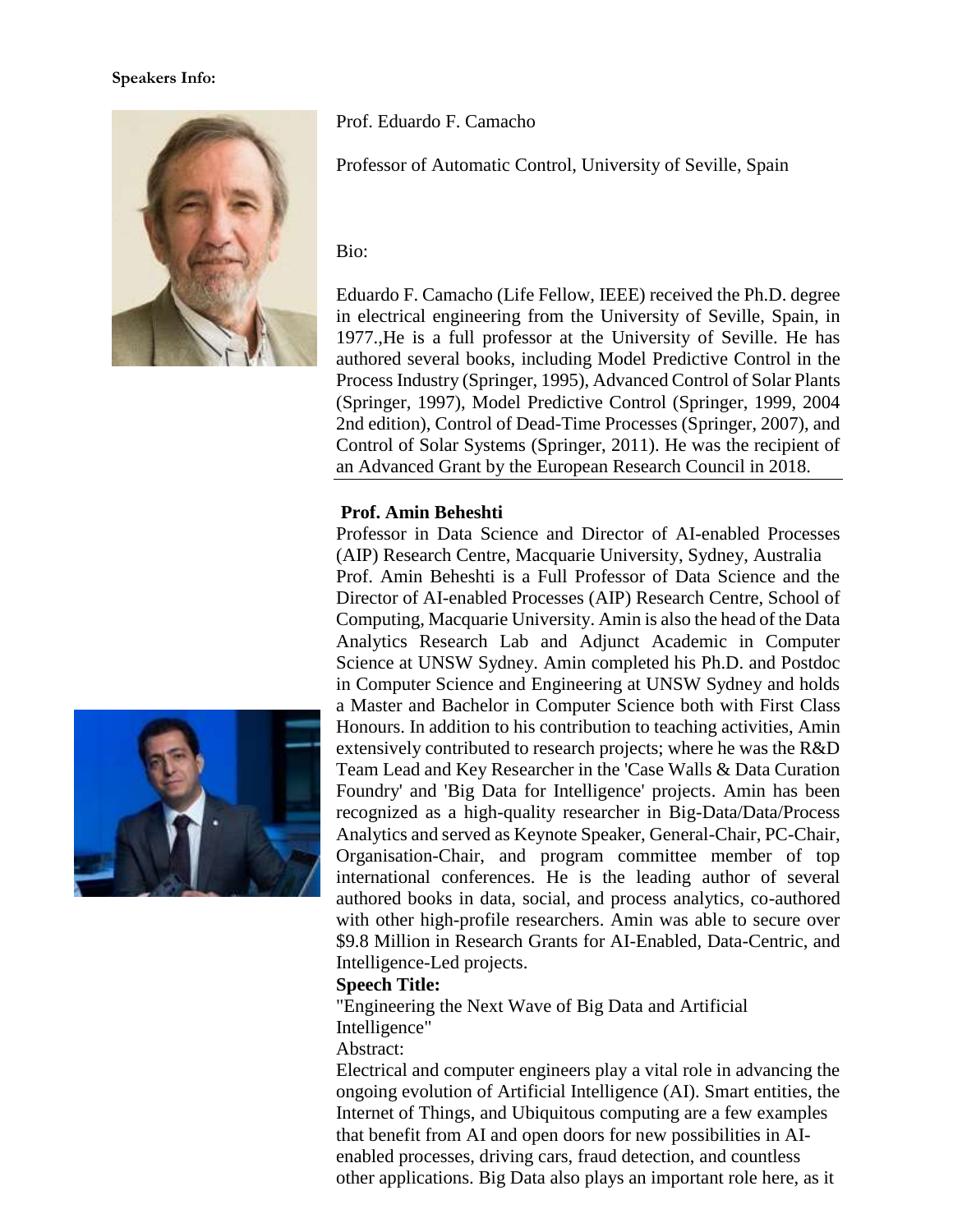provides the fuel for AI engines. In this talk, I will introduce you to the world of Big Data and Artificial Intelligence and highlight the need to investigate the impact of Artificial Intelligence in the digital ecosystem. I will also discuss a few projects we are developing in the AI-enabled Processes (AIP) Research centre, from Intelligent Knowledge Lakes to smart entities and process automation.

#### **Prof. Pierluigi Siano**

Department of Management and Innovation Systems University of Salerno

Pierluigi Siano (M'09, SM'14) received the M.Sc. degree in electronic engineering and the Ph.D. degree in information and electrical engineering from the University of Salerno, Salerno, Italy, in 2001 and 2006, respectively. He is a Professor and Scientific Director of the Smart Grids and Smart Cities Laboratory with the Department of Management & Innovation Systems, University of Salerno. Since 2021 he has been a Distinguished Visiting Professor in the Department of Electrical & Electronic Engineering Science, University of Johannesburg.

His research activities are centered on demand response, energy management, the integration of distributed energy resources in smart grids, electricity markets, and planning and management of power systems. In 2019, 2020, and 2021 he has been awarded as a Highly Cited Researcher in Engineering by Web of Science Group. He has been the Chair of the IES TC on Smart Grids. He is Editor for the Power & Energy Society Section of IEEE Access, Transactions On Power Systems, IEEE Transactions On Industrial Informatics, IEEE Transactions On Industrial Electronics, IEEE Systems.

#### **Speech Title: Smart energy Communities Optimization**

**Abstract**: A novel scalable and privacy-preserving distributed parallel optimization that allows the participation of large-scale aggregation of prosumers with residential PV-battery systems in the market for the ancillary service (ASM) is discussed in this speech. To consider both reserve capacity and reserve energy, day-ahead and real-time stages in the ASM are considered. A method, based on hybrid Variable Neighborhood Search (VNS) and distributed parallel optimization is designed for the day ahead and real-time optimization. Different distributed optimization methods are compared and designed and a new distributed optimization method based on Linear Programming (LP) is designed that overcomes previous methods based on integer and Quadratic programming (QP). The proposed LP-based optimization can be easily coded up and implemented on microcontrollers, and connected to a designed Internet of Things (IoT) based architecture. Both day-ahead and real-time proposed optimization methods, by allocating the computational effort among local resources, are highly scalable and fulfil the privacy of prosumers.

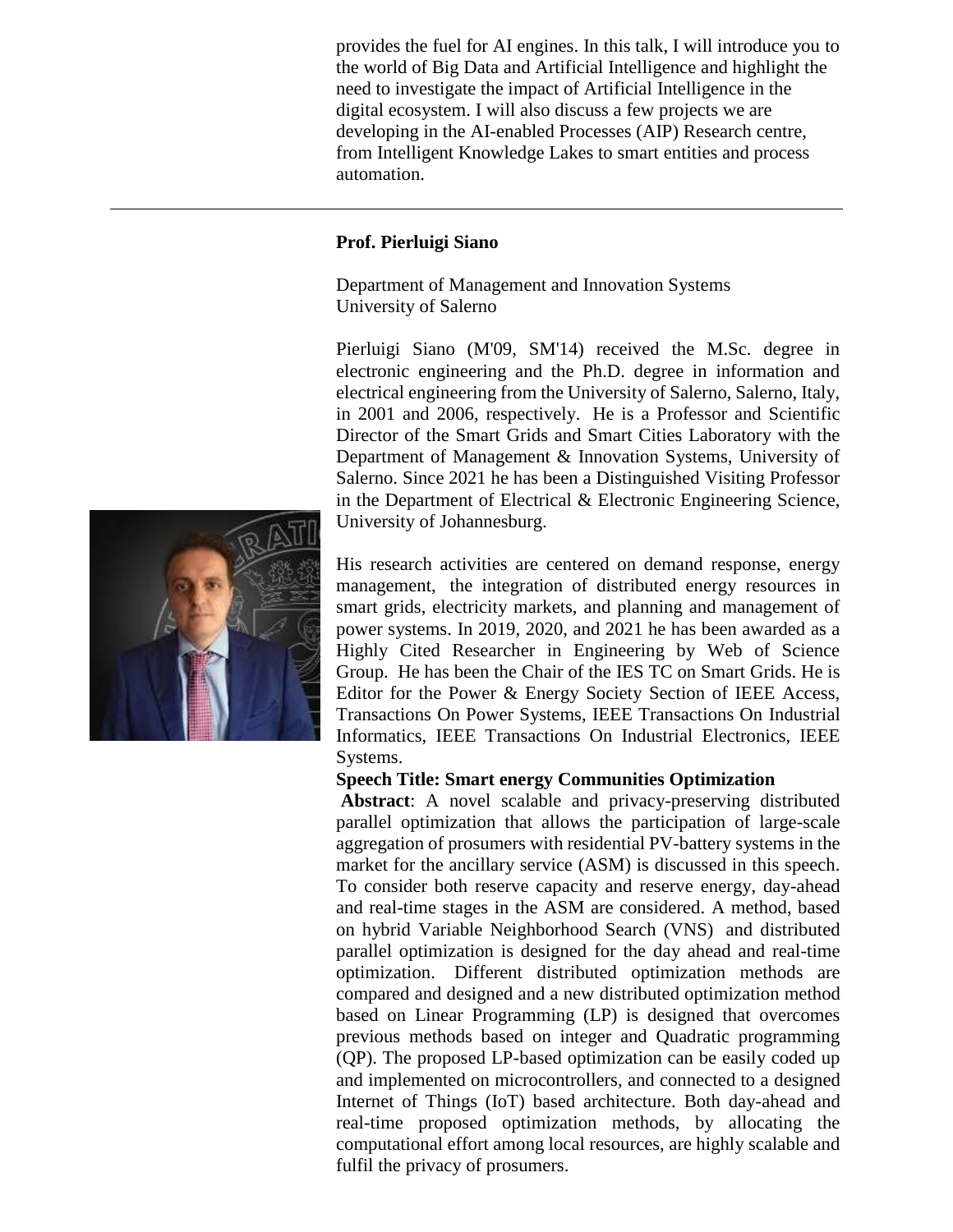## **Prof. Eduard Petlenkov**

Department of Computer Systems, Tallinn University of Tech., Estonia

#### **Bio:**

EDUARD PETLENKOV is currently a Tenured Full Professor in the Department of Computer Systems, Tallinn University of Technology and the head of the Centre for Intelligent Systems. He received the B.Sc. (2001), M.Sc. (2003), and Ph.D. (2007) degrees in computer and systems engineering from the Tallinn University of Technology. His main research interests include the domain of intelligent control, system analysis and computational intelligence.

## **Speech Title: Intelligent Solutions for Building Automation.**

**Abstract**: The keynote talk will be devoted to a real life example of an Artificial Intelligence based application for building automation. It will be shown how AI, machine learning and datadriven approach help to significantly reduce energy consumption and guarantee good indoor climate in commercial real estate without any need to install additional devices. It is also an example of fruitful collaboration between academia and private sector.

**Speaker:** Ali Sheikholeslami, Department of Electrical and Computer Engineering, University of Toronto, Canada

**Bio:** Ali Sheikholeslami received his bachelor's degree from Shiraz University, Iran, in 1990, and his M.A.Sc. and Ph.D. degrees from the University Toronto, Canada, in 1994 and 1999, respectively, all in Electrical and Computer Engineering. Since 1999, he has been a professor at the University of Toronto, Canada, where he is currently the head of Fujitsu Co-creation Research Laboratory. His main research interests are in the areas of analog and digital integrated circuits, with a focus on CMOS Annealing and high-speed signaling. He has coauthored over 100 papers, 10 patents, and a graduate-level textbook entitled Understanding Jitter and Phase Noise.

Prof. Sheikholeslami has received numerous teaching awards, both from the ECE department and the Faculty of Applied Science and Engineering at the University of Toronto. He currently serves as the Vice President, Education, for the Solid-State Circuits Society (SSCS) and the Education Chair for its flagship conference, ISSCC. He was an SSCS Distinguished Lecturer in 2018-2019. He has been an Associate Editor for the IEEE Solid-State Circuits Magazine, in which he has a regular column entitled "Circuit Intuitions".

**Title: Electronics Beyond the End of Moore's Law** (A Keynote Presentation)



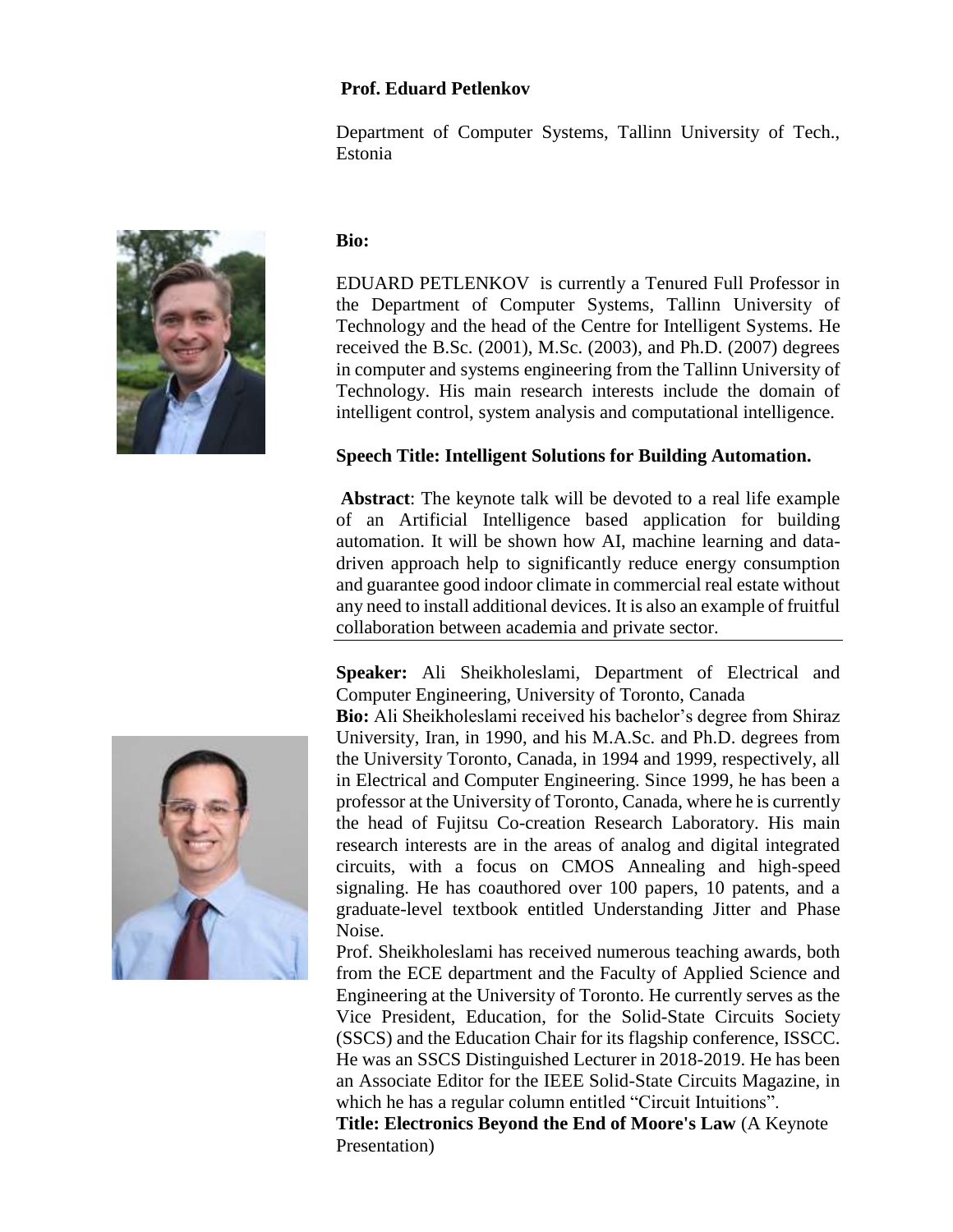**Abstract:** As the transistor scaling reaches its limits, there remains a significant gap between what could be accomplished today in the state-of-the-art technologies and what is demanded by the complex problems of our times. The problems of solving city traffic, climate change, brain connectivity, drug discovery, and vaccine discovery in the face of a pandemic, are just a few examples of the complex problems we wish to solve in a reasonable amount of time. A longterm solution to solving these problems lies in the implementation of quantum computers where computation and processing are performed at quantum levels and at cryogenic temperatures. However, the progress of the last few years has revealed that we are still decades (not years) away from deploying quantum computers. Besides, quantum computers, may never be able to replace our efficient, more economical classical computers. Another solution, suitable in short and medium terms, has evolved over the past few years, with a focus on solving an important class of complex problems known as optimization problems. Indeed, many of the difficult problems of our times, such as the ones mentioned earlier in this abstract, are optimization problems. In all these problems, one needs to navigate a non-convex energy landscape in order to find the state corresponding to the global optimum of an energy or cost function. An exhaustive search in such a landscape for the global optimum will take many ages of the universe and hence is impractical. On the other hand, a stochastic search, combined with the power of parallelism, can reduce the time to solution to within a few seconds or minutes.

In this talk, we provide a quick review of the key concepts in stochastic search for global optimum and how the power of parallelism in hardware (CMOS) can be utilized to further reduce the time to solution.

Zainalabedin Navabi School of Electrical and Computer Engineering

College of Engineering University of Tehran Tehran, Iran navabi@ut.ac.ir

Dr. Zainalabedin Navabi is a professor of Electrical and Computer Engineering at the University of Tehran, and an adjunct professor at Worcester Polytechnic Institute. Dr. Navabi is the author of several textbooks and computer based trainings on VHDL, Verilog and related tools and environments. Dr. Navabi's involvement with hardware description

languages begins in 1976, when he started the development of a register-transfer level

simulator for one of the very first HDLs. In 1981 he completed the development of a synthesis tool that generated MOS layout from an RTL description. Since 1981, Dr. Navabi has been involved in the design, definition and implementation of Hardware Description Languages. He has written numerous papers on the application of HDLs in simulation, synthesis and test of digital systems. He started one of the first full HDL courses at Northeastern University in 1990. Since then he has conducted many short courses and tutorials on this subject

in the United States, Europe and Asia. Since early 1990's he has been involved in developing, producing, and broadcasting online

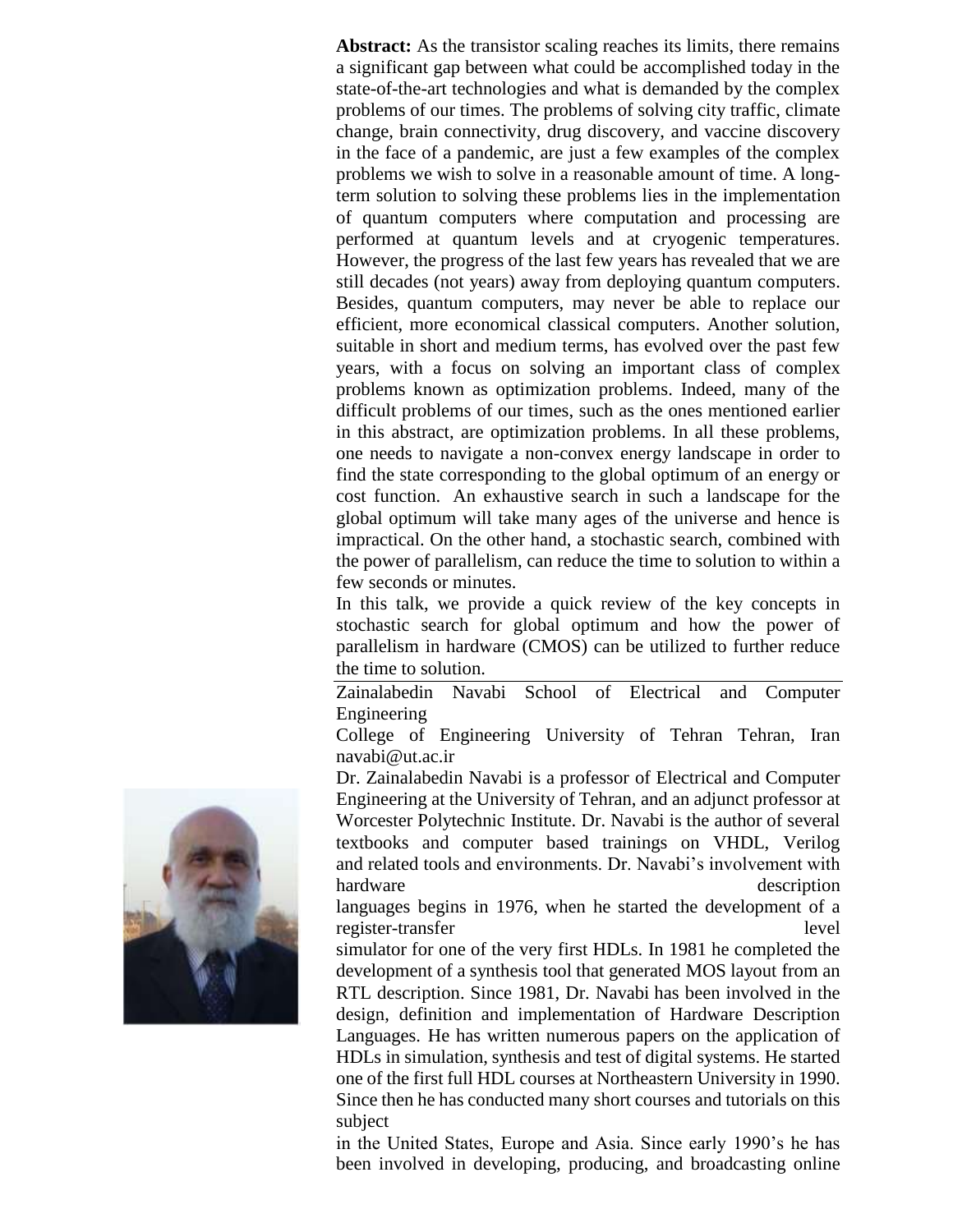and video lectures on HDLs, Digital System Test, and various aspects of automated design. In addition to being a professor, he is also a consultant to CAE companies. Dr. Navabi received his M.S. andPh.D. from the University of Arizona in 1978 and 1981, and his B.S. from the University of Texas at Austin in1975. He is a senior member of IEEE, a member of IEEE Computer Society, member of ASEE, and ACM.

# **AI in Design Automation of Digital Systems Expanded Title:**

The role of AI and ML methods in Design Automation Tools for Faster and Better Realization of Electronic Digital Systems **Abstract:**

This talk starts with the role of Artificial Intelligence (AI) in digital design process and how Electronic Design Automation (EDA) has benefited from intelligent decision makings that are made by the EDA tools. After this introduction, we focus on how utilization of intelligence in EDA tools has evolved into ML methods, and how machine learning helps automation of digital design process from the upper platform level to layout. The talk first discusses the digital system abstraction and design flow and tools used at various abstraction levels. We then talk about specific tools and abstraction levels in which machine learning is used. Transformation of hardware from one abstraction level to the next lower level is an example of where ML methods are used at the upper levels, whereas creation of models that contain timing and physical properties is where ML is used at the lower abstraction levels of hardware. Some of the existing and research works will be presented here. Application of ML methods for High-Level Synthesis (HLS) as well as those for testability and reliability of digital electronic systems will be discussed. This talk ends with presentation of two research works at the University of Tehran. In one research, machine learning methods help higher level decision makings based on the information extracted from layout. In another research, transient errors that are observed at the RT level are abstracted to systemlevel by a neural-network accelerator.



Hashem Oraee was born in Mashad in 1957. He graduated with a First Class Honors degree in Electrical Engineering from University of Wales in Cardiff, UK, in 1980 and received IEE Award for the best graduating student. Dr. Oraee was awarded a PhD degree in electrical machines from University of Cambridge in 1984.

Professor Oraee is currently at Electrical Engineering department, Sharif University of Technology. He is the President of Iran Wind Energy Association and the President of Iran Energy Associations Syndicate.

He is a Fellow of IET, Senior Member of IEEE and Fellow of Iran Electrical & Electronic Engineers Institute.

# **The Role of Electrical Engineering Industry in the National Economy: Opportunities & Challenges**

**Keynote Speech** to be presented at the  $30<sub>th</sub>$  Iranian Conference on Electrical Engineering, ICEE 2022, by Prof. Hashem Oraee B.Eng, PhD, C.Eng, SMIEEE, FIET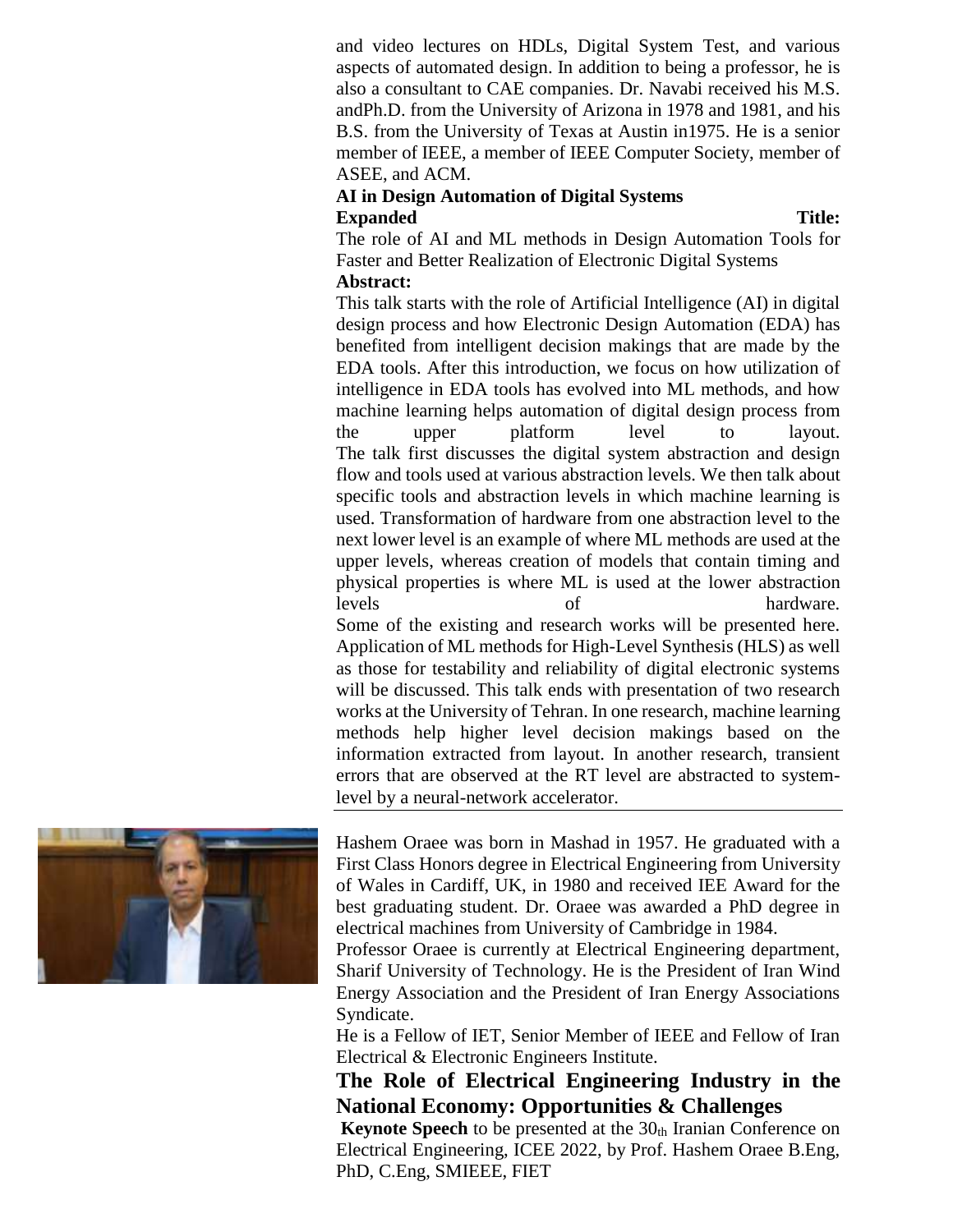#### ABSTRACT

Since the Industrial Revolution, electrical energy has played a pivotal role in the development of global economy. With increasing concern of environmental issues as well as the necessity to combat global warming, growing dependence on fossil energy is neither possible nor sustainable. It is therefore anticipated that until midcentury, considerable development will take place including application of high technology to improve energy efficiency and drastic increase in Renewable Energy.

It is predicted that by 2050, global electrical energy demand will be doubled, 2/3 of which will be provided by wind and solar. Electrification will play an important role in the world economy. Despite the delay, an increasing role for electrical engineering industry is anticipated in the national economy within the next few decades. It is therefore of paramount importance to examine the electrical engineering industry to enable preparation of a national industrial development plan.

The talk will conclude by suggesting that it is time to have a close look at the electrical engineering industry and use the past experience to determine the way ahead for this increasingly important industry.



لینک صفحه:

# <https://mci.ir/web/rd>

عنوان: کاربردهای تحلیل داده در صنعت اپراتوری

چکیده

در دنیای امروز داده ها به عنوان راهبردی ترین دارایی سازمان ها شناخته می شوند. یکی از مهمترین نقاط ضعف سازمانها، عدم توانمندی در استفاده بهینه از داده های گرانبهایی است که با صرف زمان و هزینه بسیاراز طریق سامانه های مختلف تولید و یا جمع آوری می شوند.